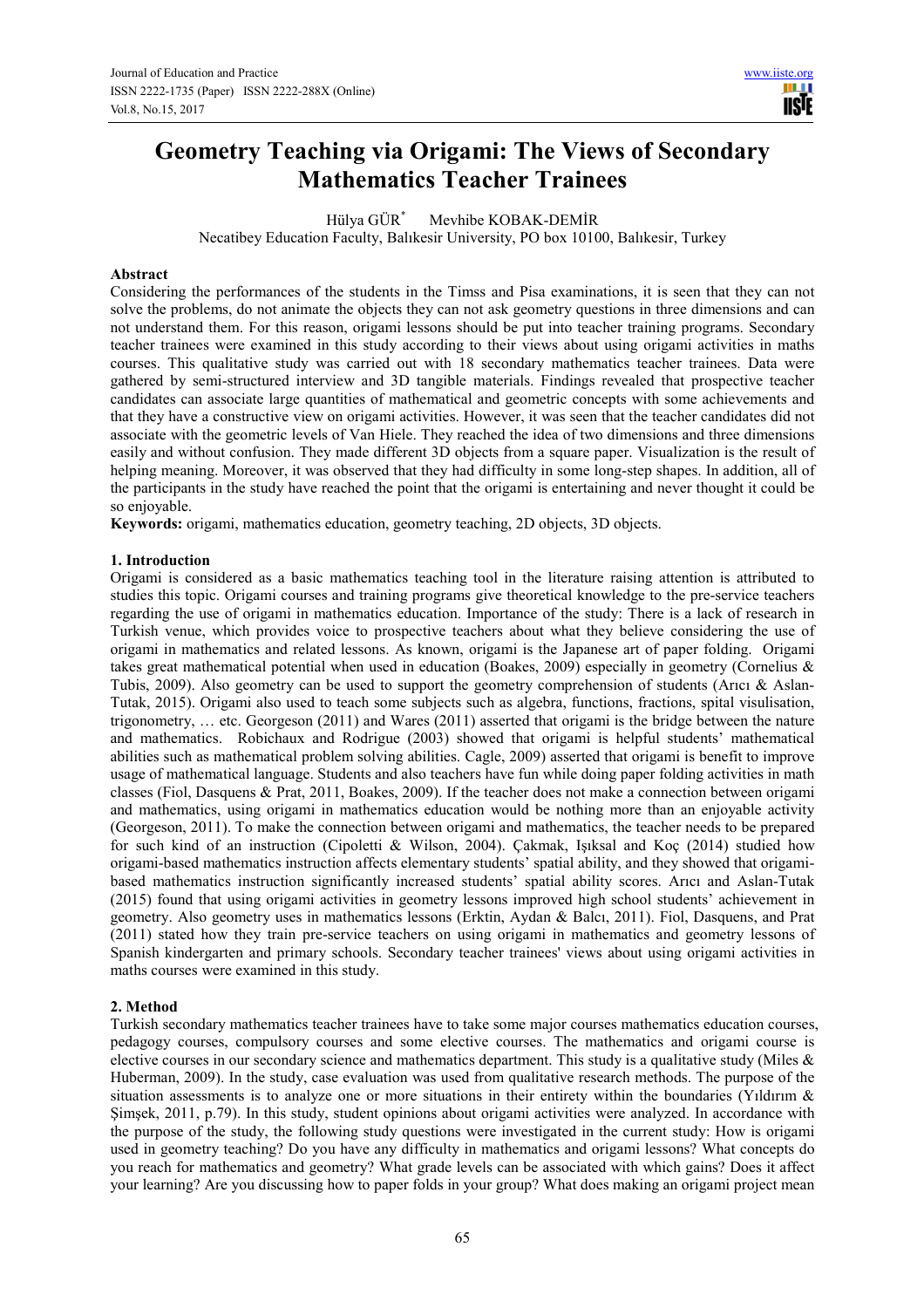to you? Should studies about origami be done in schools? How do you relate the Van Hiele geometry levels? How are origami activities used in chemistry, physics, mathematics and engineering? In this study used purposive sampling (Fraenkel & Wallen, 2006). All participants were in second grade of secondary science and mathematics department. They all were selected elective course of "mathematics and origami  $2+0$  credit= 6 ECTS". The course is takes places 14 weeks. The pilot study was conducted last years' secondary science and mathematics teacher trainees (Np=20). Main study is conducted 18 of secondary science and mathematics teacher trainees in fall term 2016-2017. Also reliability was considered.

| I able 1. Demographies information of the participants |      |               |        |               |       |               |  |
|--------------------------------------------------------|------|---------------|--------|---------------|-------|---------------|--|
|                                                        | Male |               | Female |               | Total |               |  |
|                                                        |      | $\frac{0}{0}$ |        | $\frac{0}{0}$ |       | $\frac{0}{0}$ |  |
| Main study                                             |      | 22            |        |               | 18    | 100           |  |

Table 1. Demographics information of the participants

In the study the data were collected through a semi-structured interview form, observation and concrete materials. In the preparation of the interview form, firstly, questions were asked to establish appropriate data for the purpose of the research. The prepared questions were taken from two teaching members who were experts in the field of mathematics education and two experts in the field of qualitative research. Teacher trainees took the course a year ago. These teacher trainees were taken in pilot study. At the end of these studies, the final form was given to the interview form. Interviews with each teacher trainees lasted approximately 20 minutes. The obtained data were taken in writing by the researcher. During 14 weeks, they were observed. Firstly, the data obtained from the pilot study was analyzed and then some corrections were made. Descriptive analysis was used to analyze written data collected through semi-structured interview form. The main purpose of this analysis is to describe the data obtained systematically and clearly. These representations were interpreted, the results were analyzed and the results were presented to the readers (Yildırım  $\&$  Simsek, 2011: 224). The students were coded Ö1, Ö2 .., and the statements passed on were read and approved. All data were transcribed; teams and sub teams were determined. The opinions of the students who participated in the analysis were coded according to their frequency of use. The concepts used in the creation of the codes are taken into account in the research questions and the concepts in the related field writing. The coding result is presented in tabular form in the findings section. In addition, examples from students' statements are also given as examples. In order to improve the validity and reliability in this study, Researchers carried out elective courses together for a term (Yıldırım & Şimşek, 2011); They have also taken their observations and 3D materials to confirm the data obtained from interviews. Thus, the data triangulation is provided. The data obtained from the observations were read to participants and approved by the participants. The breakdown process is explained in detail. Finding given directly without comment.

## **3. Findings**

This section includes findings from interviews with students. They are grouped under the five headings. 1. **Is origami used in teaching mathematics? How is origami used in geometry teaching?** All secondary mathematics teacher trainees gave an opinion on the use of origami in mathematics teaching.

**What are the benefits of using origami in geometry teaching?** The benefits of using the origami in geometry teaching are described below Table 2: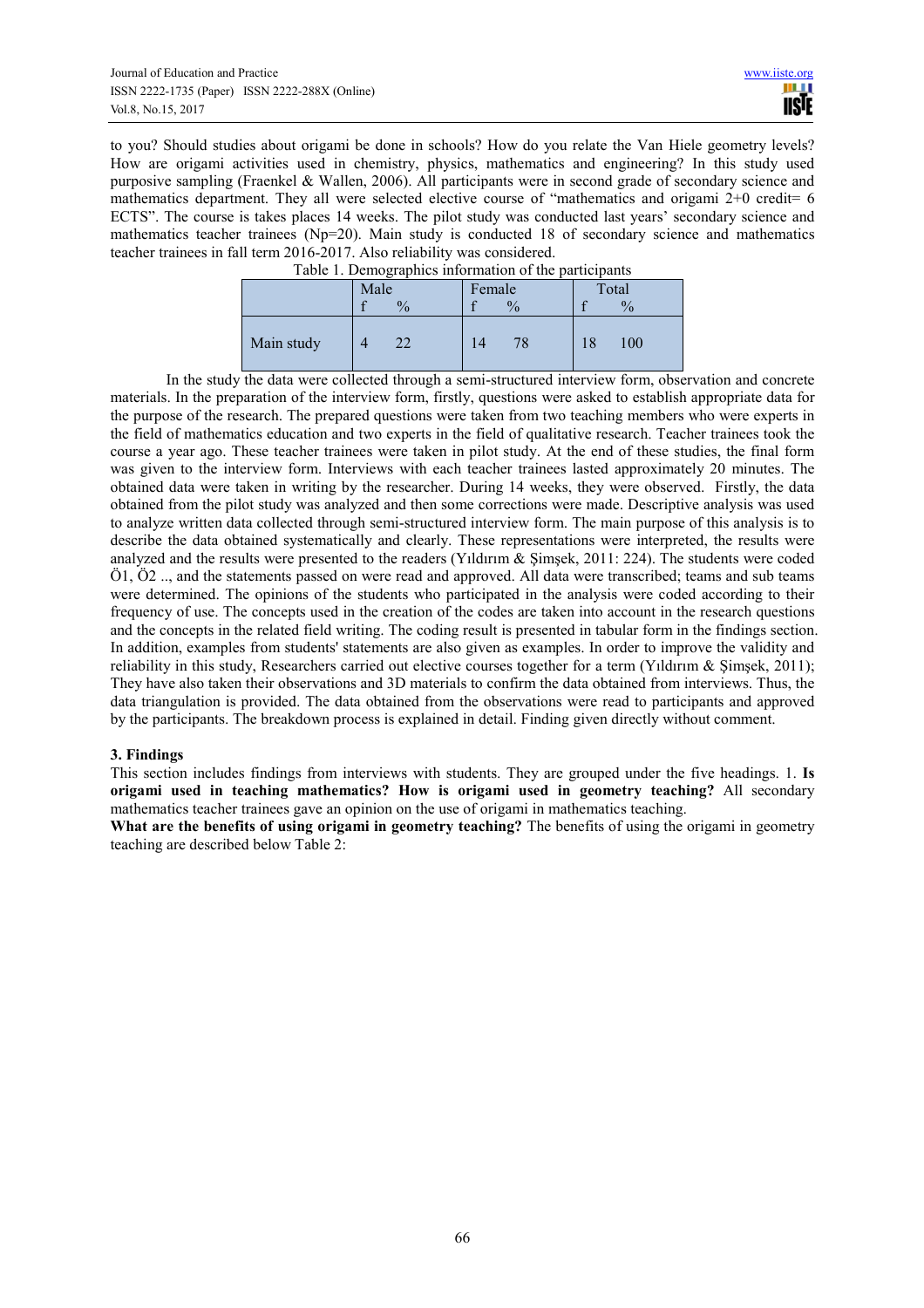| Table |  |
|-------|--|
|       |  |

| <b>BENEFITS</b>                                  | f                           |
|--------------------------------------------------|-----------------------------|
| Visuality                                        | $\overline{3}$              |
| Facilitating understanding                       | 6                           |
| Animation                                        | $\overline{3}$              |
| Three dimensional thinking                       | $\overline{3}$              |
| Embodied                                         | 5                           |
| Understanding the concept of symmetry            | $\mathcal{I}$               |
| Understanding the properties of geometric shapes | $\overline{2}$              |
| Understanding the concept of ratio proportion    | $\overline{I}$              |
| Retention                                        | $\overline{2}$              |
| Increasing the desire for learning               | $\overline{I}$              |
| Modeling skills                                  | $\overline{c}$              |
| Making the geometry tasteful                     | $\overline{3}$              |
| Liking mathematics                               | $\overline{3}$              |
| Increase creativity                              | $\overline{3}$              |
| Makes them happy                                 | $\overline{3}$              |
| Entertains                                       | $\overline{2}$              |
| Develop hand skills                              | $\overline{3}$              |
| Increase the meaning                             | $\overline{2}$              |
| Allows to use the integral method                | $\overline{2}$              |
| Make a trip in history                           | $\mathcal{I}$               |
| Gain different perspective                       | $\mathcal{I}$               |
| Gain the universal benefits of thinking          | $\mathcal{I}_{\mathcal{I}}$ |
| increase self-confidence                         | $\overline{I}$              |
| increase curiosity                               | 1                           |
| Improve thinking ability                         | $\mathcal{I}_{\mathcal{I}}$ |
| Improve your imagination                         | $\mathcal{I}$               |
| Teaching research                                | 1                           |
| Allows a product to be introduced                | $\overline{I}$              |

*In addition to having fun, it allows us to use our minds and improve hand coordination." I thought that by thinking of different projects, my creativity was difficult and I had to look more closely at the environment (St3). I could not produce something using the skill of the hand, I sometimes made new things by thinking, working on different projects and thinking universally that they could develop both my self confidence and my ability to think. It was a model of the panel, which would be quite energy-saving if a thought could be passed on (St 6). I just folded square papers. It helped me to make more convenient and practical ideas about a subject (St5).* 

*I created a model with my own work while I did not know about Origami, I was happy with the different models I created, and I wondered as I thought of what I could do (St 7).* 

Secondary science and mathematics trainees' views on the first question is given below:

*Origami helps the students to make their abstract shapes easier to imagine in their mind (St2).* 

*Three-dimensional shapes are often difficult for students to understand. The geometric shapes we make with Origami bring more concrete lessons. It makes it easier for students to understand (St5).* 

*Origami teaches students to do volume calculations (St8). Origami is the basis of geometry, for example, we use square paper to make swan, we use geometry from beginning to end, we make it easier for students to understand geometry with origami. (ST12)* 

We ask how to use origami, they given the name of the topics in geometry lessons.

**What concepts do you reach for mathematics and geometry?** 

All secondary mathematics teacher trainees expressed that that origami could be used in geometry lesson. They described the concepts of mathematics they have reached as given Table 3.

Table 3.

| Concepts         |                                    |                               |                     |                                            |  |
|------------------|------------------------------------|-------------------------------|---------------------|--------------------------------------------|--|
| Triangle*        | $corner^*$                         | pattern <sup>**</sup>         | Sphere*             | Pythagorean theorem*                       |  |
| rectangular*, ** | $slope**$                          | $cube^*$ . **                 | Eiffel tower*       | (Do not show it open at $30^\circ$ without |  |
| square*, **      | triangle**<br>right<br>equilateral | equilateral                   | $C$ <i>rane</i> $*$ | using an angle meter)*                     |  |
| pentagon**       | angle triangle**                   | quadrangle**                  | DNA chain*.         | $conic$ **                                 |  |
| parallelogram**  | problem solving* fractions**       | $deloid$ *,**<br>$Butterfly*$ | **                  |                                            |  |
| $angle**$        |                                    | Flower*                       | $prism^*$ **        |                                            |  |
|                  | 1 ا ك                              |                               |                     |                                            |  |

\*primary school \*\*secondary school

**What grade levels can be associated with which gains?** Most of the secondary mathematics teacher trainees suggested that all the achievements of geometry can be reached from the middle school to the high school. **Does**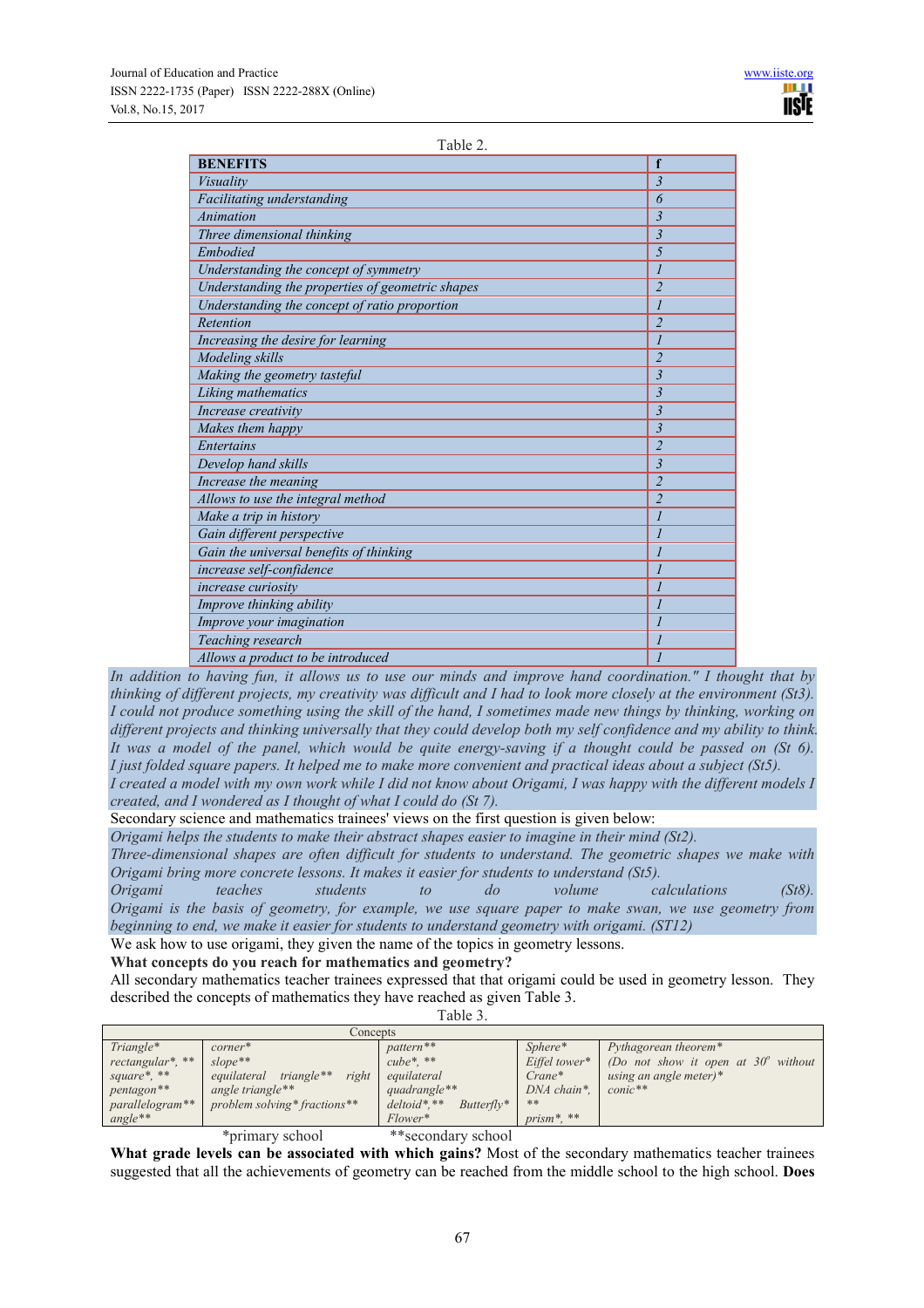**it affect your learning? Are you discussing paper folds in your group?** Most of the secondary mathematics teacher trainees asserted that they all discuss their group what they were. They specified origami affects in their learning (Table 4). Their answers were collect under eight headings:

Table 4.

Affect learning • *Group Work; We work in-group collaboration. We are doing collaborative group work.* • *Fun/Pleasant/happy: Makes mathematics and geometry fun. My attitude towards geometry changed. I'm forgetting the world when I'm doing origami. I can make something too!* • *Problem Solving: My ability to analyze has improved.* • *Related Daily Life: I associate it with everyday life.* • *Improve Maths/Geometry Test Marks: I believe that my problem-solving ability has improved.* • *Difficulty Afraid/self-reliant: Before this lesson, I am afraid of geometry. Now I understand very pleasantly and I know why I should learn. I was having difficulty folding together but now I am able to do it comfortably. I was self-reliant.* • *Attitude: My attitude towards geometry changed. I never loved anymore.* • *Interdisciplinary I saw interdisciplinary relations* **What does making an origami project mean to you?**  The following are the opinions on what the origami project means (Table 5). Table 5. Origami project for me • *To develop creativity ability* • *To develop three-dimensional thinking ability* • *To improve learning by doing* • *To develop hand-arm-brain coordination* • *To develop communication- face to face* • *To develop different culture recognition* • *To develop language skills* • *To develop mathematical language* • *To develop active and effective learning* • *To develop team work, cooperative learning* • *To motivate me to learning mathematics* • *To develop symmetry-drawing-measurement information* • *To increases the permanence*  • *To helps to think in three dimensions*  • *To increase solidarity and help within the class*  • *Embody abstract subjects*  • *To allows to create a pattern* • *To develop detailed thinking skills*  • *To provide alternative ways of seeing*  • *To improve hand skill*  Teacher trainees have expressed the above opinions. They have often stated that they use the less frequently used arguments in the group in order to follow the steps. **Should studies about origami be done in schools?** Most of the secondary mathematics teacher trainees have emphasized that work on origami should be done at schools.

All prospective teachers have stated that they should make studies about origami in their schools. *It helps us to think in three dimensions. The folds are both entertaining and enhancing solidarity and help within the class. Origami improves intelligence development in the positive direction, increases the ability to see the* 

*questions (St 3).*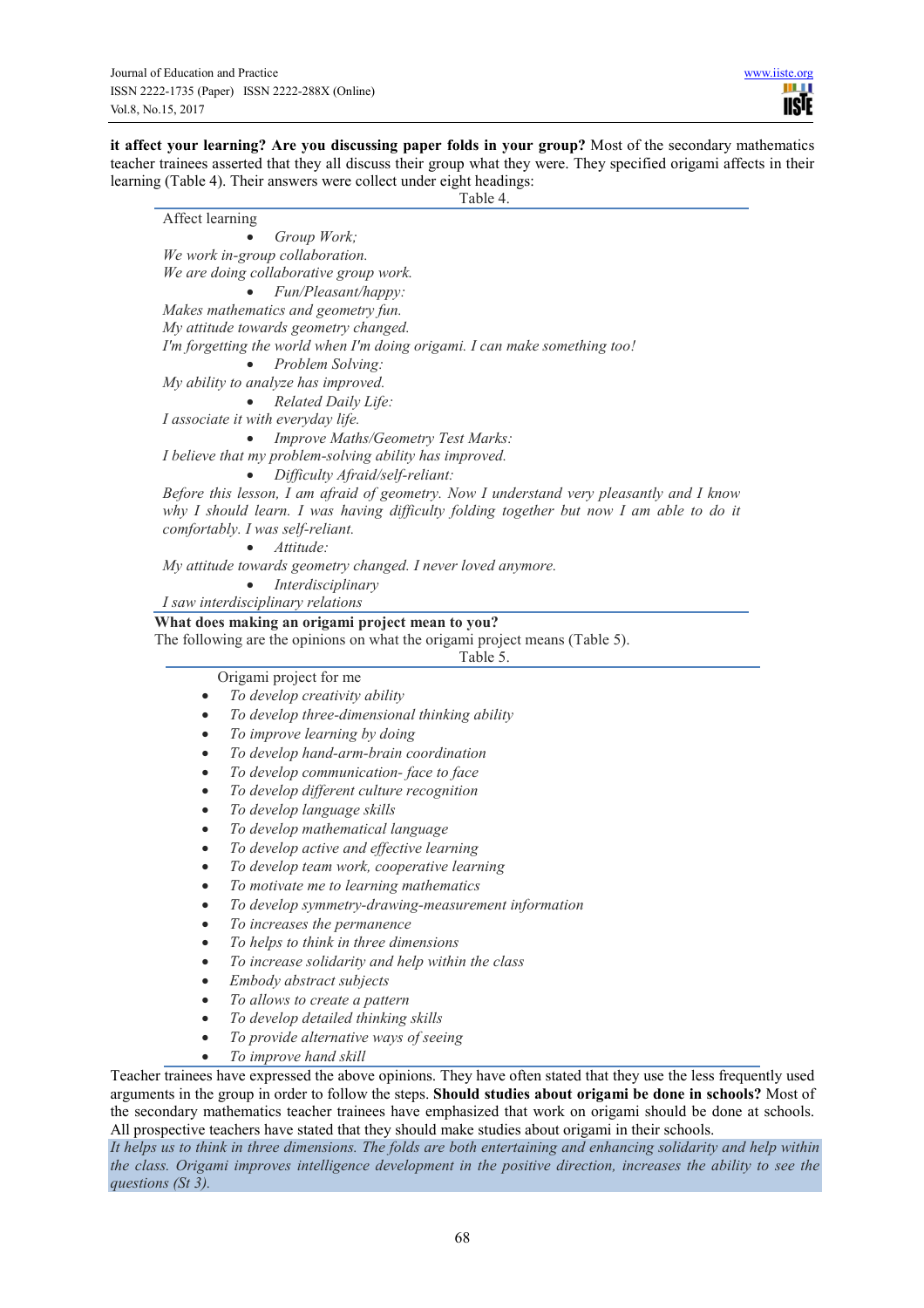*I question why I am doing folding about folding, and if I find a rule between folds I do the next steps at a level. It allows students to have different perspectives, both in the development of handicrafts and in more concrete thinking." (St5).* 

*Folding with origami gives me the ability to think in more detail, I look more closely at everything I see and I get more information from them. We are learning how to create proportions in relation to geometric shapes, features of shapes, dimensions that can change as we entertain. (St 6).* 

*Students gain different perspectives (St 8).* 

*With Origami, the creativity of students increases their participation in the classroom and makes learners and forms alike fun (St 1).* 

*Studies on origami should be done especially in primary and secondary schools because it is the best time interval for students to gain hand skills (St2).* 

*Schools should work on origami, because visualization makes it easier to visualize a theme, and Origami provides a way to make sense of the shapes and to animate them in a way that makes it easier to understand and comprehend the lesson (St7).* 

**How do you relate the Van Hiele geometry levels?** The answers given in the question of how to relate Van Hiele geometric thinking levels are given below. Two teacher trainees Van Hiele expressed that they did not hear geometric thinking levels. Teacher trainees who have heard of these Van Hiele Levels have stated that they only know the simple features of these levels. Teacher trainees indicated that square, rectangle and diagonal acquisition activities for Levels 0 and 1 and pyramid and cubing activities for Levels 2 and 3 were appropriate. Examples of teacher trainees' views on this question are as follows:

Table 6.

Van Hiele geometry levels

*I think my Van Hiele's levels has improved (St2).* 

*It contains every level of Van Hiele (St9).* 

*Van Hiele has a chance to practice for every level (St4).*

*It applies to every level of Van Hiele (ST1).*

*Origami assignments can vary according to the level of the students. The creativity of the learners enables them to discover different things (ST3).* 

*... allows us to develop analytical thinking, as we relate to Origami (ST5).* 

*Different levels of teaching can be made more productive and easier, such as the steps of understanding the characteristics of an organism and distinguishing it from other forms (St10).*

## **How are origami activities used in chemistry, physics, mathematics and engineering?**

The answers to the question of how to use origami activities in chemistry, physics, mathematics and engineering are given below.

Table 7.

- Use origami activities
- *Chemistry (atom, atomic structure, ….)*
- *Biology (DNA chain, frog, flower, animals, fish, trees, … )*
- *Physics (modelling, gravidity, moment, rollercoaster, high solution origami lens, zig-zag tessellation, paper rings & chains, polymer, crashing wave, …)*
- *Mathematics (calculus, functions, pattern, golden ratio,…,), geometry (triangle, square, typological structures, dragon, …)*
- *Engineering (modelling, mold, mechanical metamaterials, …)*
- *Goods (chair, furniture, box, clock, watch, toys, piano, grocery case, airbags in cars, … )*
- *Space equipment (folding, solar array, solar origami, space telescope, cosmic origami, …)*
- *Sculpture*
- *Turkish (storytelling and origami, fairy tale, story, …)*

Most respondents replied that they did not have any difficulty, except for cross folding, when doing DNA modeling. Findings (Table 8) from the opinions of prospective teachers about the origami activities that can be done in fields such as physics, chemistry, biology, architecture are as follows: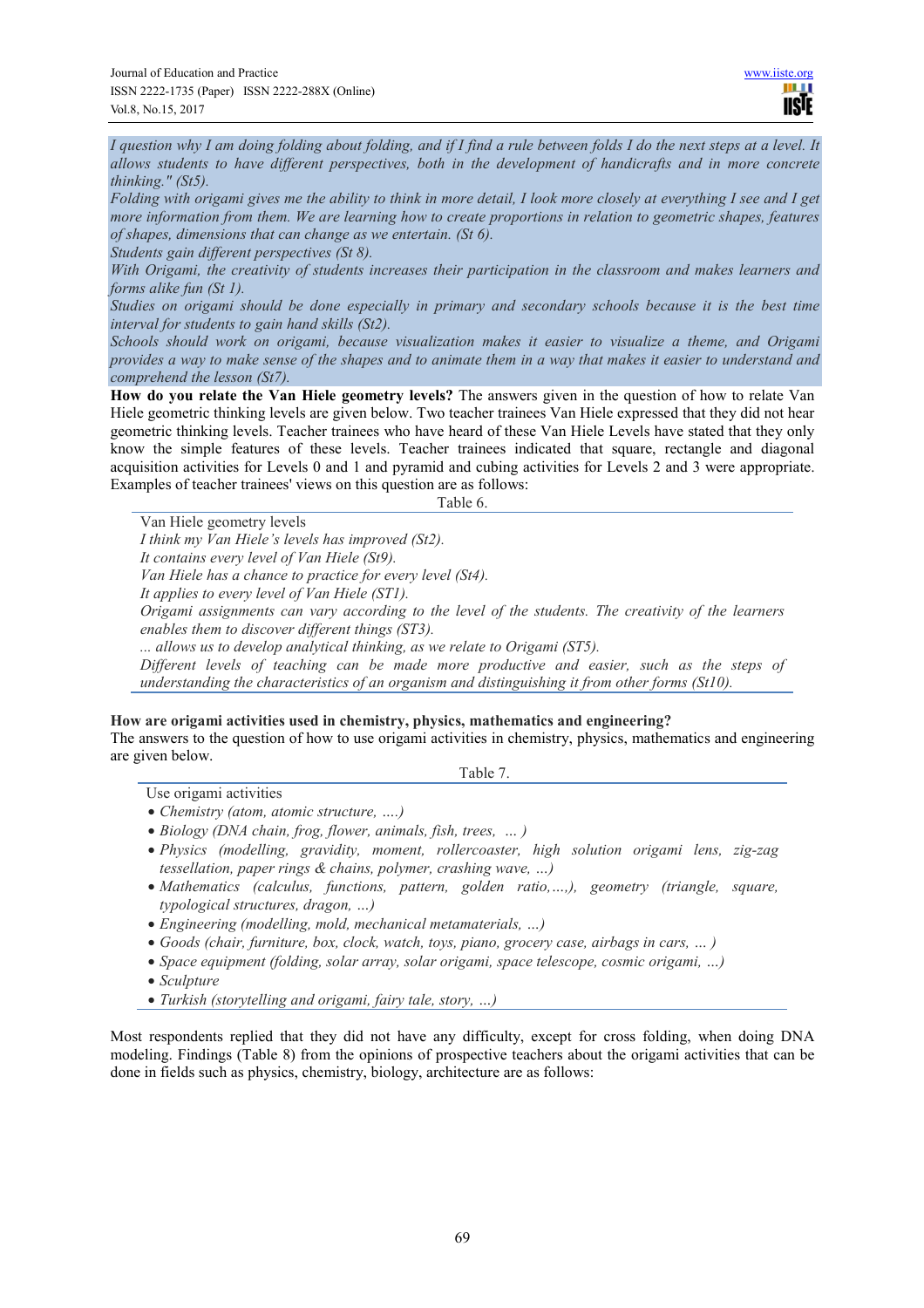| Table 8.                         |                          |                  |                    |                     |  |
|----------------------------------|--------------------------|------------------|--------------------|---------------------|--|
| <b>Physics</b>                   | Chemistry                | <b>Biology</b>   | <b>Engineering</b> | <b>Architecture</b> |  |
| Space                            | Periodic<br>table        | Symmetrical      | Design<br>of       | Designing           |  |
| Celestial<br>bodies              | Element                  | creatures        | technological      | architectural       |  |
| Work-energy                      | Proton                   | DNA<br>model     | tools              | forms               |  |
| physics<br><i><u>Ouantum</u></i> | Electron                 | Heart            | Robot              | Historical          |  |
| Electronic devices               | Modeling of<br>molecules | All<br>creatures |                    | buildings           |  |
| Balance                          | diameter<br>Atom-atom    | Human<br>anatomy |                    |                     |  |
| Torque                           | Allotrop                 | Nucleide         |                    |                     |  |
| Alien                            | Atom models              | Protein          |                    |                     |  |
|                                  |                          | RNA model        |                    |                     |  |

## **5. Discussion and Conclusion**

In Turkish national mathematics curriculum, origami is interpreted as a beneficial instructional tool to be used in mathematics lessons and teachers are suggested to use origami activities in mathematics lessons. The secondary mathematics teacher trainees stated that they had fun while doing origami. It can be said that revealing something new makes origami activities fun. Also, it is motivating and pleasing to present a concrete model. They also said that origami transformed mathematics into fun. This result is similar to the work of Erktin, Aydan & Balcı (2011). Participants experienced difficulties in folding and unifying. This result is in agreement with that of Çakmak (2009). Similar to the result of this study, Tuğrul & Kavici (2002) also point out that the origami activities of teacher trainees have improved their communication and collaboration skills. Although origami is identified with Japanese culture, when the focus is using origami in mathematics education it is possible to see research studies conducted in various countries. Such studies would enable to see the possible cultural effects on the use of origami in mathematics education and would improve the origami-related mathematics education literature. Origami activities should be included in mathematics teaching. The participants point out that origami is useful in understanding geometry. Origami has been affected by the fact that mathematical topics have been linked to everyday life. In the literature, it has been stated that the relation of mathematics subjects to daily life will be effective in learning mathematics (Doruk & Umay, 2011). This study found that collaborative learning and using cooperative learning facilitated the understanding of mathematics subjects. This result is in agreement with the work of Köroğlu and Yeşildere (2011). Origami activities improve geometry success and geometric reasoning ability (Arıcı, 2012), facilitate the analysis of geometric objects (Cañadas et al., 2010) and improve geometry knowledge (Çakmak, 2009).

Note: A part of this study was presented as an oral presentation at XII. European Conference on Social and Behavioral Science, January 25-28, 2017, Catania, Sicily.

#### **References**

- Arıcı, S. (2012). "Origami Temelli Öğretimin 10.Sınıf Öğrencilerinin Uzamsal Görselleştirme, Geometri Başarısı ve Geometrik Akıl Yürütmeleri Üzerine Etkisi", Yayınlanmamış Yüksek LisansTezi, Boğaziçi Üniversitesi, İstanbul. (in Turkish)
- Arıcı, S., Aslan-Tutak, F. (2015). "The Effect of Origami Based Instruction on Spatial Visualization, Geometry Achievement, and Geometric Reasoning", *International Journal of Science and Mathematics Education*, 13, 179-200.
- Arslan, O. & Işıksal-Bostan, M. (2016). "Development and Validation of an Origami-Related Self-Efficacy Scale", 15(2), *Elementary Education Online*, 15(2): 548-559.
- Arslan, O. & Işıksal-Bostan, M. (2016). "Turkish Prospective Middle School Mathematics Teacher's Beliefs And Perceived Self-Efficacy Beliefs Regarding the Use of Origami in Mathematics Education", *Eurasia Journal of Mathematics, Science and Technology Education*, 12(6), 1533-1548.
- Boakes, N. J. (2009). "Origami Instruction in the Middle School Mathematics Classroom: Its Impact on Spatial Visualization and Geometry Knowledge of Student", *RMLE Online Research in Middle Level Education*, 32(7), 1-12.
- Cagle, M. (2009). "Modular Origami in The Secondary Geometry Classroom". In R. J. Lang (Eds.), *Origami 4: Fourth international meeting of origami science, math, and education* (pp. 497-506). Natick, MA: A. K. Peters.
- Cañadas, M., Molina, M., Gallardo, S., Martínez, M. & Peñas, M. (2010). "Let's Teach Geometry", *Mathematics Teaching*, 218,32-37.
- Cipoletti, B. & Wilson, N. (2004). "Turning Origami In to the Language Of Mathematics", *Mathematics Teaching in the Middle School,* 10(1), 26–31.
- Cornelius, V. & Tubis, A. (2009). "On the Effective Use of Origami in the Mathematics Classroom". In R. J.